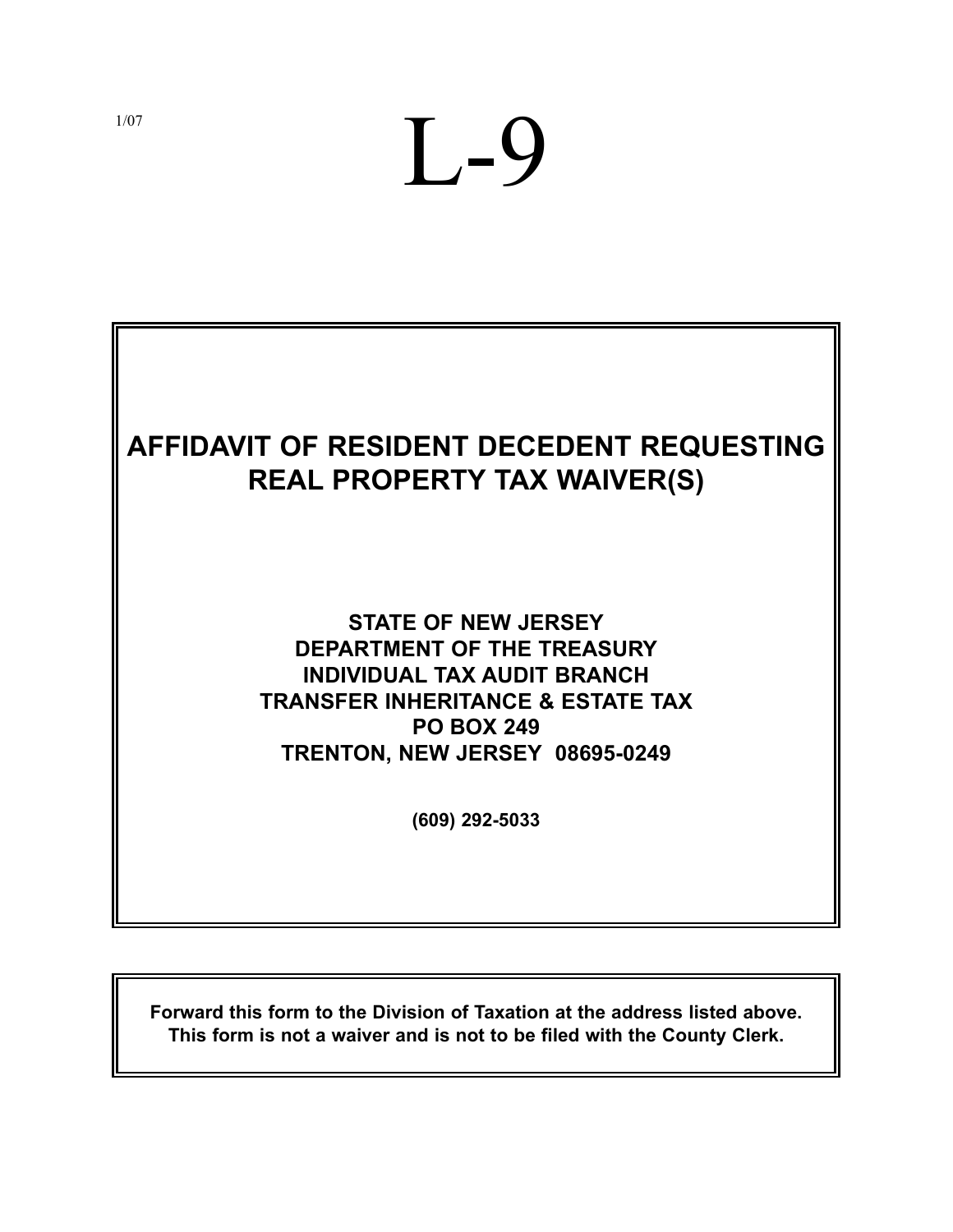## L-9 **RESIDENT DECEDENTS ONLY** L-9

| Decedent's Name:                                                                                                                                                       |        |                          |                     |  |
|------------------------------------------------------------------------------------------------------------------------------------------------------------------------|--------|--------------------------|---------------------|--|
|                                                                                                                                                                        | (Last) | (First)                  | (MI)                |  |
| Decedent's SS No.                                                                                                                                                      |        | Date of Death (mm/dd/yy) | County of Residence |  |
| This form may be used only when all beneficiaries are Class "A", there is no New Jersey Inheritance or Estate Tax and<br>there is no requirement to file a tax return. |        |                          |                     |  |

For decedents dying after December 31, 2001 this form may be used only if the decedent's gross estate plus adjusted taxable gifts for Federal estate tax purposes under the provisions of the Internal Revenue Code in effect on December 31, 2001 does not exceed \$675,000. The decedent's gross estate plus adjusted taxable gifts consisted of the following:

| C. Bank accounts whether held individually or jointly contact and contact and the set of the set of the set of the set of the set of the set of the set of the set of the set of the set of the set of the set of the set of t |  |
|--------------------------------------------------------------------------------------------------------------------------------------------------------------------------------------------------------------------------------|--|
|                                                                                                                                                                                                                                |  |
|                                                                                                                                                                                                                                |  |
|                                                                                                                                                                                                                                |  |
| G. Transfers intended to take effect in possession or enjoyment at or after death  \$                                                                                                                                          |  |
|                                                                                                                                                                                                                                |  |
| 1. Gross Estate (Total A thru H) (Line 1 of 2001 Federal Estate Tax Form 706)  \$                                                                                                                                              |  |
| J. Adjusted Taxable Gifts (Line 4 of 2001 Federal Estate Tax Form 706) \$                                                                                                                                                      |  |
|                                                                                                                                                                                                                                |  |

#### **IF THE TOTAL (LINE M) IS GREATER THAN \$675,000, DO NOT PROCEED. THIS FORM MAY NOT BE USED. A NEW JERSEY ESTATE TAX RETURN MUST BE FILED.**

List all transfers made by the decedent within three years of date of death:

| Date | <b>Transferee/Beneficiary</b> | Relationship | <b>Property Transferred</b> | Value |
|------|-------------------------------|--------------|-----------------------------|-------|
|      |                               |              |                             |       |
|      |                               |              |                             |       |
|      |                               |              |                             |       |
|      |                               |              |                             |       |
|      |                               |              |                             |       |

| Description of New Jersey Real Estate                                                                      | <b>Full Assessed Value</b><br>for Year of Death | <b>Full Market Value</b><br>at Date of Death |  |
|------------------------------------------------------------------------------------------------------------|-------------------------------------------------|----------------------------------------------|--|
| Street and Number                                                                                          |                                                 |                                              |  |
| Municipality                                                                                               | County                                          |                                              |  |
| Lot                                                                                                        | <b>Block</b>                                    |                                              |  |
| Owner(s) of Record: (If decedent owned a fractional interest state how held and fractional value thereof). |                                                 |                                              |  |
| Amount of Mortgage Balance (if any)                                                                        | \$                                              |                                              |  |
| Street and Number                                                                                          |                                                 |                                              |  |
| Municipality                                                                                               | County                                          |                                              |  |
| Lot                                                                                                        | <b>Block</b>                                    |                                              |  |
| Owner(s) of Record: (If decedent owned a fractional interest state how held and fractional value thereof). |                                                 |                                              |  |
| Amount of Mortgage Balance (if any)                                                                        | \$                                              |                                              |  |

1/07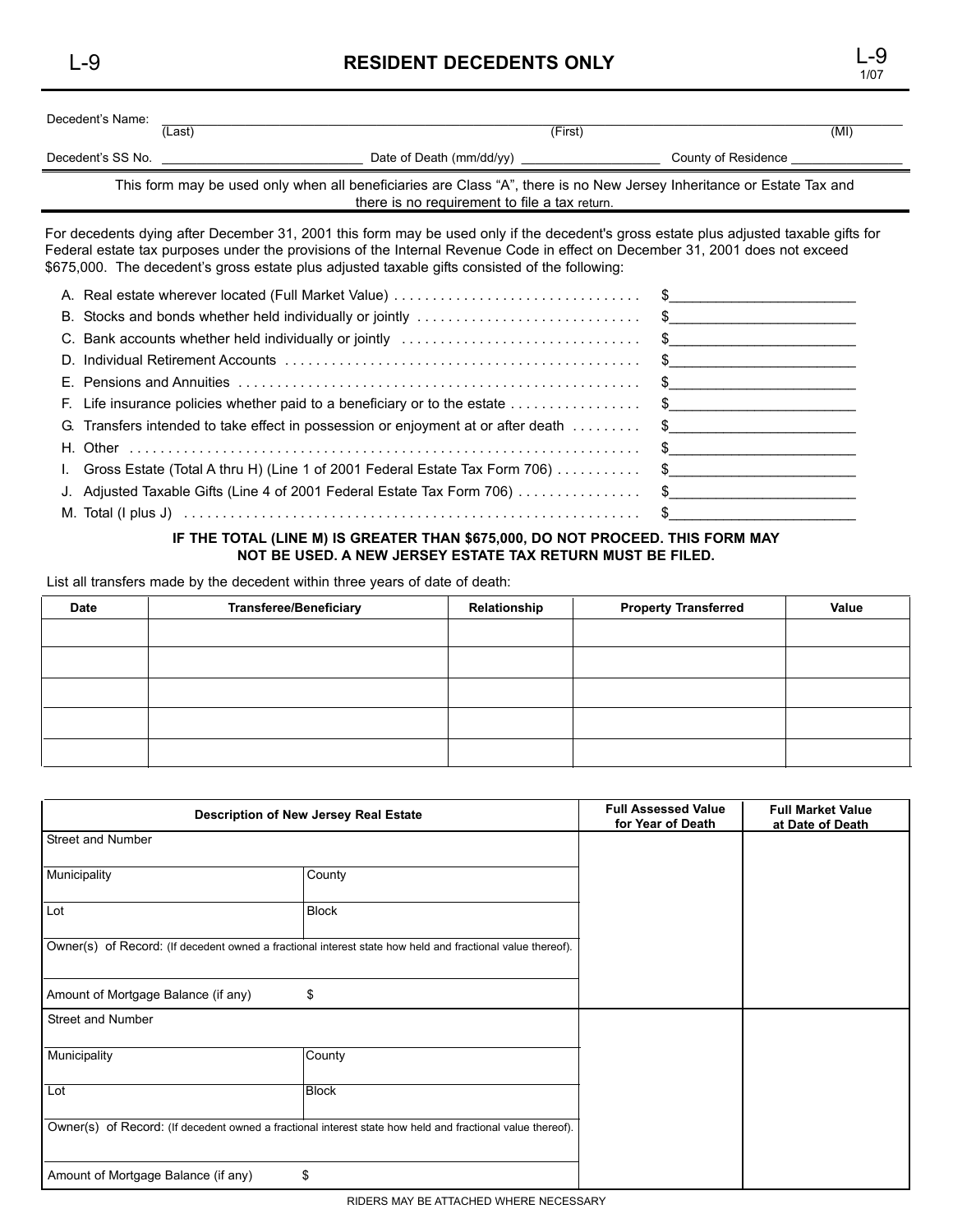| <b>Beneficiaries</b><br>State Full names of all who have an interest in the Estate<br>(vested, contingent, operation of law, transfer, etc.) | Relationship to the Decedent | Interest of Beneficiary in the Estate |
|----------------------------------------------------------------------------------------------------------------------------------------------|------------------------------|---------------------------------------|
|                                                                                                                                              |                              |                                       |
|                                                                                                                                              |                              |                                       |
|                                                                                                                                              |                              |                                       |
|                                                                                                                                              |                              |                                       |
|                                                                                                                                              |                              |                                       |
|                                                                                                                                              |                              |                                       |
|                                                                                                                                              |                              |                                       |

Deponent further states the following schedule contains the names of all beneficiaries who predeceased the decedent.

| Name | Date of Death | Domicile at Death |
|------|---------------|-------------------|
|      |               |                   |
|      |               |                   |
|      |               |                   |

If this form is not fully and properly completed and/or it does not have the required attachments, it will be returned. Did you remember to:

- $\Box$  Use the current version of this form.
- $\Box$  Answer all questions.
- $\Box$  Fill in the decedent's date of death and social security number.
- $\Box$  Attach a copy of letters testamentary or letters of administration AND a copy of the death certificate.
- $\Box$  Attach a copy of the decedent's will, codicils, and any trust agreements.
- $\Box$  Attach a copy of the decedent's last full year's Federal income tax return including Schedule A, B, and D.

 $\Box$  Fully describe the realty to include the owner of record and the street number, municipality, lot, block, county, and the assessed and market values on the decedent's date of death. If an appraisal was made of the realty, attach a copy. If the realty was held by multiple owners, state the names of the joint owners, their relationship to the decedent and whether the realty was held as tenants in common or as joint tenants with right of survivorship. A tax waiver is not necessary and will not be issued for real property held by a husband and wife/civil union couple as tenants by the entirety in the estate of the spouse/civil union partner dying first.

 $\Box$  List all beneficiaries who shared in the estate whether by will, intestacy, trust, operation of the law, transfer intended to take effect in possession or enjoyment at or after death or by transfer within three years of death. Indicate the relationship of each to the decedent and their interest in the estate.

| <b>Complete and Notarize</b>                 |  |  |                                                                                                                                                                                                                                                        |                                                      |  |
|----------------------------------------------|--|--|--------------------------------------------------------------------------------------------------------------------------------------------------------------------------------------------------------------------------------------------------------|------------------------------------------------------|--|
| <b>Mailing Address</b>                       |  |  |                                                                                                                                                                                                                                                        | Phone (<br>) and the set of $\overline{\phantom{a}}$ |  |
| <b>To Send</b>                               |  |  |                                                                                                                                                                                                                                                        |                                                      |  |
| <b>All Correspondence</b>                    |  |  |                                                                                                                                                                                                                                                        |                                                      |  |
|                                              |  |  |                                                                                                                                                                                                                                                        |                                                      |  |
|                                              |  |  | information contained in this form and declares to the best of his/her knowledge it is true, correct, and complete. Deponent authorizes the<br>party listed above to act as the estate's representative and to receive the waiver(s) requested herein. |                                                      |  |
| Subscribed and sworn before me               |  |  |                                                                                                                                                                                                                                                        |                                                      |  |
| this $\frac{1}{2}$ day of $\frac{1}{2}$ , 20 |  |  | Affidavit of: $\square$ Executor $\square$ Administrator $\square$ Joint Tenant                                                                                                                                                                        |                                                      |  |

 $\_$  , and the state of the state of the state of the state of the state of the state of the state of the state of the state of the state of the state of the state of the state of the state of the state of the state of the